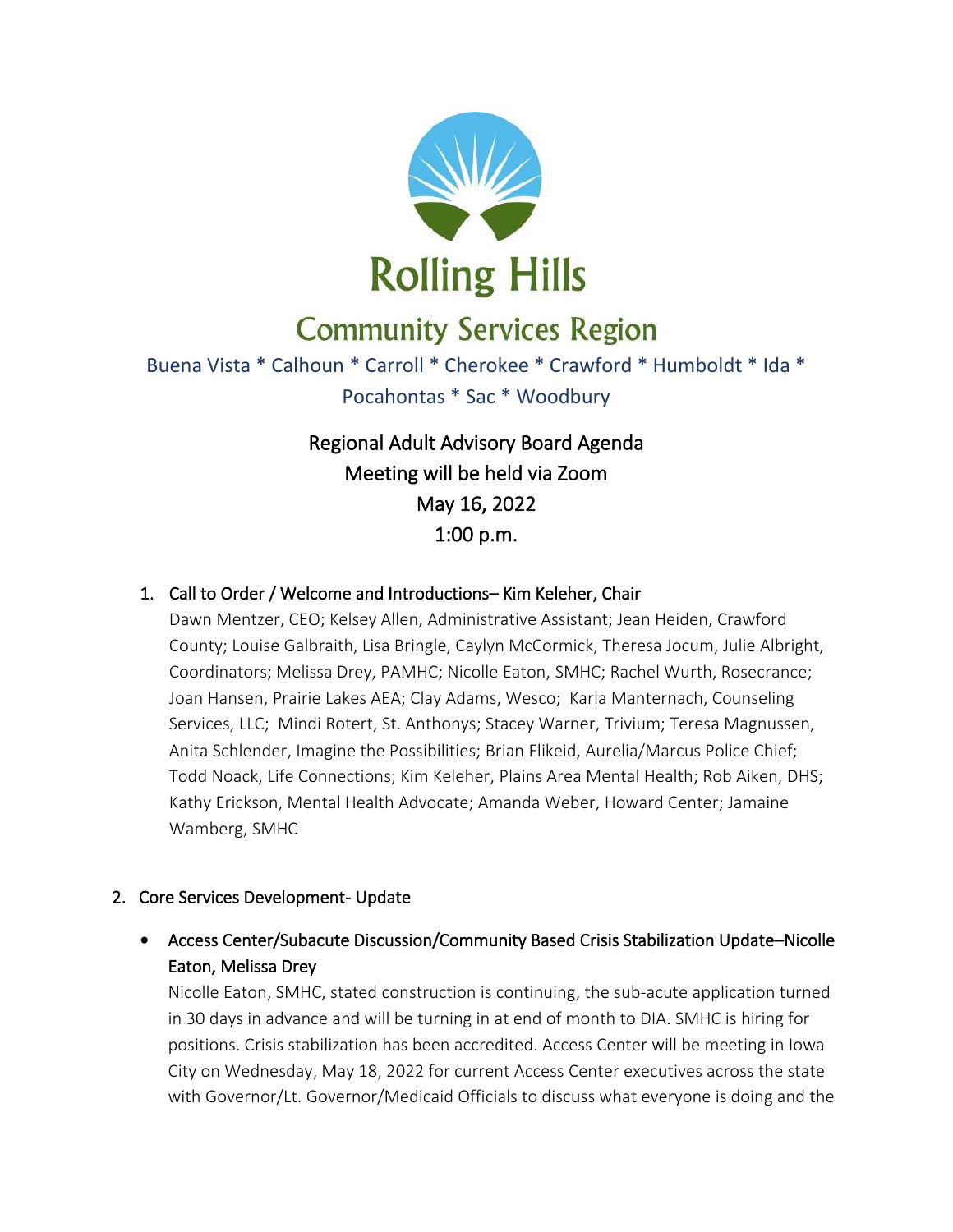progress being made.

Melissa Drey, PAMHC – reach out to turning point for questions. Kim Keleher – received accreditation for community based crisis services.

Dawn Mentzer – what has transpired for marketing the Community based crisis service and ACT? Melissa Drey and Nicolle Eaton will work together for marketing, reached out to community members about what they offer, need to make it a priority – get quotes from marketing agencies, funding come out of dollars now vs later.

Nicolle Eaton – contacted by Iowa PBS to do story for MCAT within region, working with Colleen to put together a few individuals to speak on the MCAT, end of the month hopefully.

#### 3. IRSH Update – Stacey Warner, Trivium

Stacey Warner, VP Operations, HCBS habilitation – meet all IRSH behavioral health and HCBS requirements – treatments & community Living – 24 hour service – community based residential home – 4 individual bedrooms, in home or outside – meet HCBS residential settings rules, client choice needs to be incorporated – Medicaid funded through provider contract with MCO – how will the necessity be defined.

So close to having a signed contract with MCO hopefully by this week,  $1 - 4$  bed by July 1<sup>st,</sup> ideally, trying to locate a home and speak with landlords – ran into concerns about having individuals with higher needs and renting to them even with housing rules – treatment/therapeutic integrations and allowing alone time.

Dawn Mentzer – Amerigroup/Trivium has a verbally agreed upon rate, no contract? Stacey Warner – only verbal agreed upon rate, did receive a written contract and looking it over now. CLIENT CHOICE matters to HCBS – 1 staff to every 2 ½ clients, want 2 staff per shift – staffed 24/7 with a night staff – IRSH therapist, behavioral health professional, coordinator, need someone certified – direct support professional with higher level of learning than most.

Dawn Mentzer asked what are the start-up costs?

Stacey Warner responded the costs will be split between SW IA and the region, starting in Sioux City then additional home in southern part of state, higher cost, protective furniture, vehicle, build up costs, safety/security, home with behavioral health settings, staff training, certified peer support specialist.

Kim Keleher asked if clients come with Iowa Total Care and/or one MCO, is region expected to cover the costs?

Stacey Warner responded that they are negotiating with Iowa Total Care.

Rob Aiken, DHS, states that he has nothing to add, but he wants to contract with both of them, soften some language on unplanned discharge to make it more provider friendly, easier to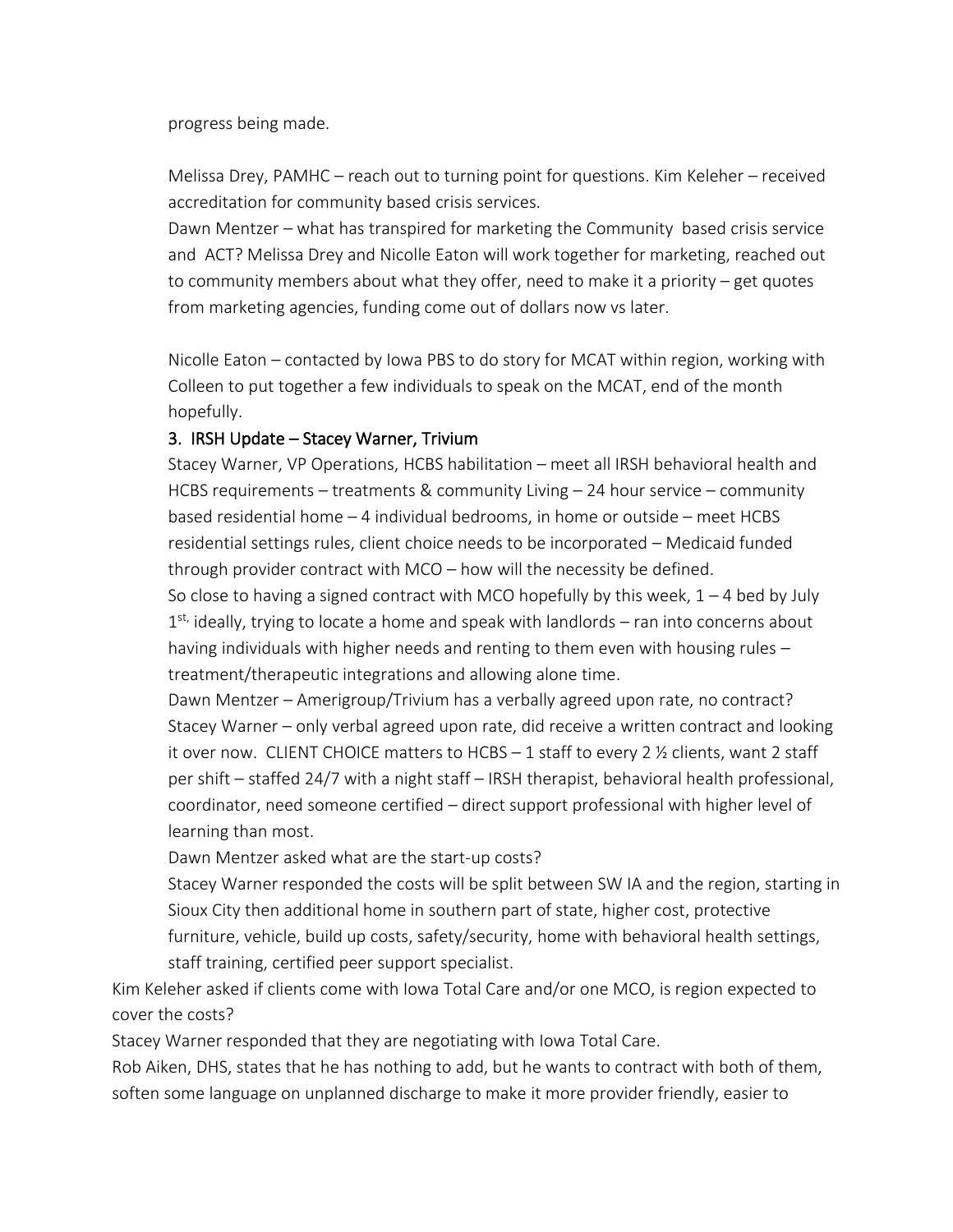access crisis services.

Stacey Warner states they are talking with MCO, ask them to reference and agree to follow the "no-reject/no-eject" protocols and guidelines.

Dawn Mentzer asked when can our staff start making referrals?

Stacey Warner states they will have a better idea at the end of May, not before June  $1<sup>st</sup>$ , need staff hired and contract signed before we can accept referrals. We don't want to start off filling all the beds at once, who NEEDS this and who will be served the best TOGETHER, might need to slowly add clients because this is a new program.

They just hired two directors of behavior health, one from all over Iowa and the other specified to the region, always looking for more.

### 4. Rolling Hills CIT Training Results – Committee

Melissa Drey states that in Sac City people showed up, including law enforcement, therapist, region members, paramedics; it made them interested in the longer training if we can find time, very well presented, very well received training.

Nicolle Eaton states that in Sioux City about 45 people including deputies, jailers, law enforcement, AEA members were trained; it was very well received, appreciated training, Sioux City will be utilizing in the future.

Brian states that he attended and was a little disappointed at lack of law enforcement, he assumed there would be more in attendance as its required; most agencies will have a hard time sending someone to training due to manpower/salaries/hotel rooms, easier for a larger department.

Kim Keleher states there is new police chief, very engaged and interested in mental health and he is looking forward to working with Plains Area for resources for his officers, he could be a good candidate (Brandon – he attended in Sac City, Melissa has his contact information), very behind all training for his officers.

Dawn Mentzer states that two officers trained would be ideal.

Stacey Warner states that having law enforcement champions to teach others in the agencies would be ideal.

### 5. Life Connections Recover Presentation – Todd Noack

Todd Noack shared a Life Connections Peer Recovery Services presentation (14 in Iowa) Rhonda's House- Dewitt, IA (no charge to anyone) – refer through website/phone call, guest must be the one to call, must be 18 years old, substance free for 24 hours, free to come & go until 10pm, stop taking guest at 8pm, no medical staff, 7-day stay.